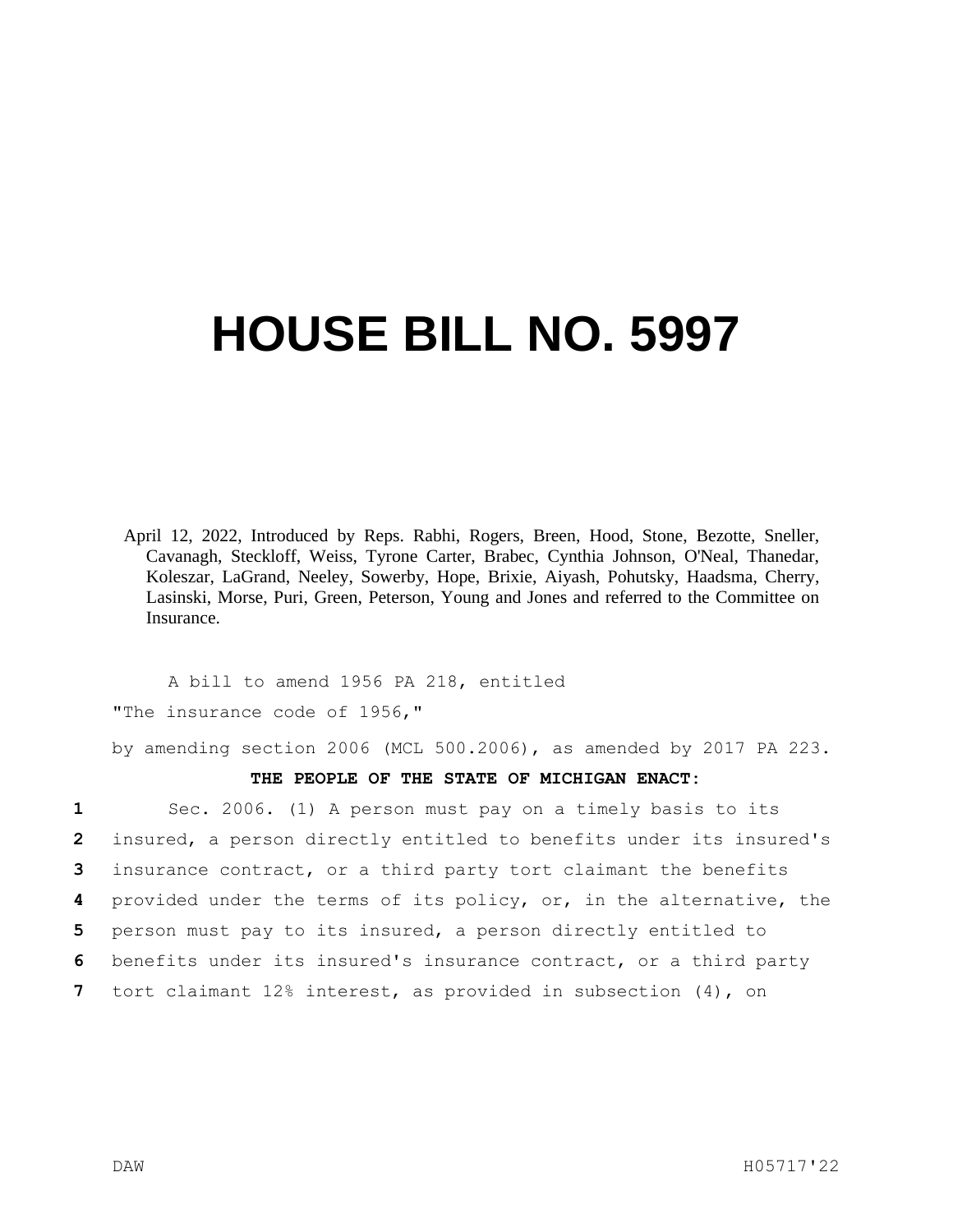claims not paid on a timely basis. Failure to pay claims on a timely basis or to pay interest on claims as provided in subsection (4) is an unfair trade practice unless the claim is reasonably in dispute.

 (2) A person shall not be found to have committed an unfair trade practice under this section if the person is found liable for a claim pursuant to a judgment rendered by a court of law, and the person pays to its insured, the person directly entitled to benefits under its insured's insurance contract, or the third party tort claimant interest as provided in subsection (4).

 (3) An insurer shall specify in writing the materials that constitute a satisfactory proof of loss not later than 30 days after receipt of a claim unless the claim is settled within the 30 days. If proof of loss is not supplied as to the entire claim, the amount supported by proof of loss is considered paid on a timely basis if paid within 60 days after receipt of proof of loss by the insurer. Any part of the remainder of the claim that is later supported by proof of loss is considered paid on a timely basis if paid within 60 days after receipt of the proof of loss by the insurer. If the proof of loss provided by the claimant contains facts that clearly indicate the need for additional medical information by the insurer in order to determine its liability under a policy of life insurance, the claim is considered paid on a timely basis if paid within 60 days after receipt of necessary medical information by the insurer. Payment of a claim is not untimely during any period in which the insurer is unable to pay the claim if there is no recipient who is legally able to give a valid release for the payment, or if the insurer is unable to determine who is entitled to receive the payment, if the insurer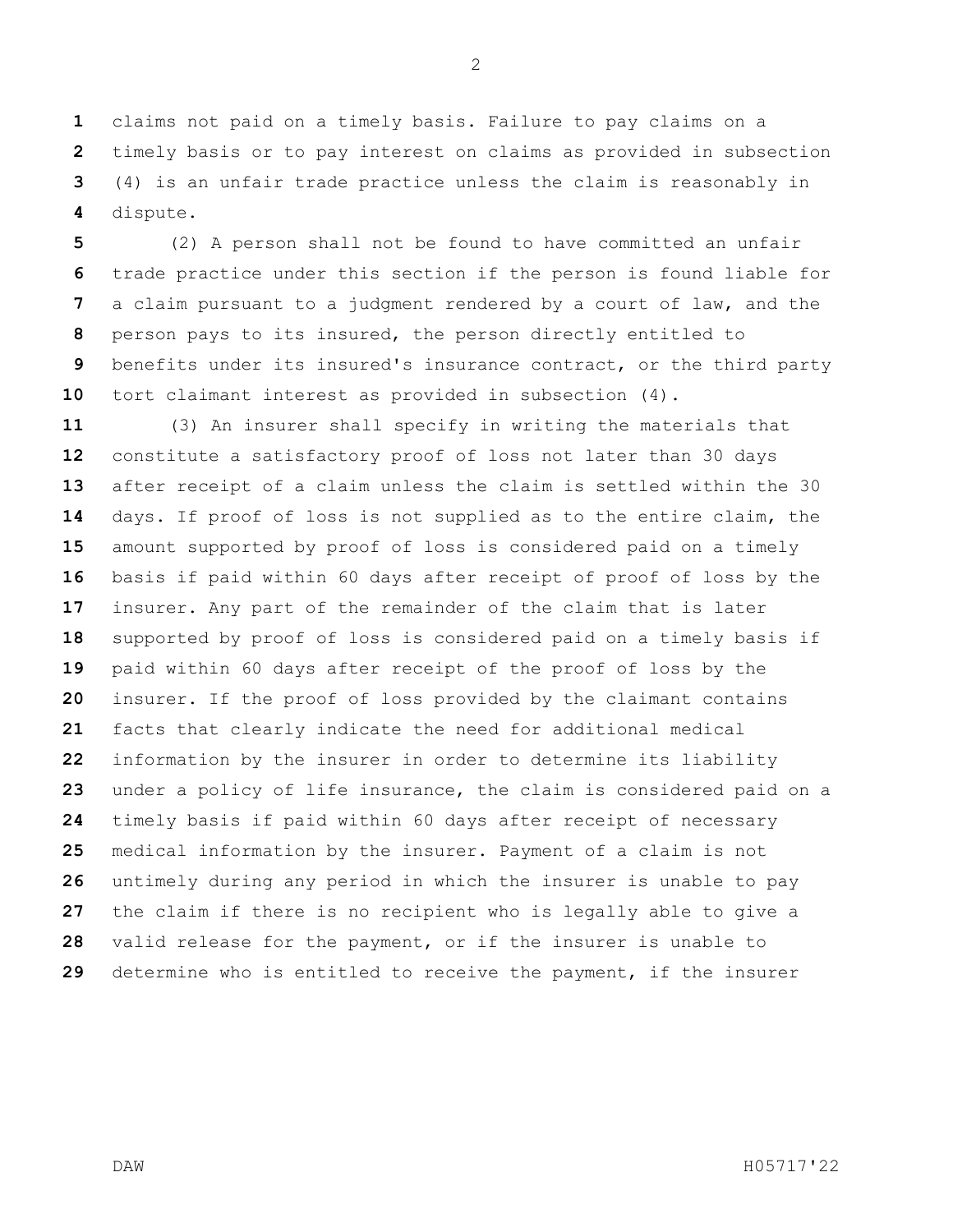has promptly notified the claimant of that inability and has offered in good faith to promptly pay the claim on determination of who is entitled to receive the payment.

 (4) If benefits are not paid on a timely basis, the benefits paid bear simple interest from a date 60 days after satisfactory proof of loss was received by the insurer at the rate of 12% per annum, if the claimant is the insured or a person directly entitled to benefits under the insured's insurance contract. If the claimant is a third party tort claimant, the benefits paid bear interest from a date 60 days after satisfactory proof of loss was received by the insurer at the rate of 12% per annum if the liability of the insurer for the claim is not reasonably in dispute, the insurer has refused payment in bad faith, and the bad faith was determined by a court of law. The interest must be paid in addition to and at the time of payment of the loss. If the loss exceeds the limits of insurance coverage available, interest is payable based on the limits of insurance coverage rather than the amount of the loss. If payment is offered by the insurer but is rejected by the claimant, and the claimant does not subsequently recover an amount in excess of the amount offered, interest is not due. Interest paid as provided in this section must be offset by any award of interest that is payable by the insurer as provided in the award. **In addition to the interest provided under this subsection, if the liability of the insured is not in reasonable dispute, and the insurer has refused payment in bad faith and the bad faith was determined by a court, the insurer shall pay the claimant 300% of the value of the claim.**

 (5) If a person contracts to provide benefits and reinsures all or a portion of the risk, the person contracting to provide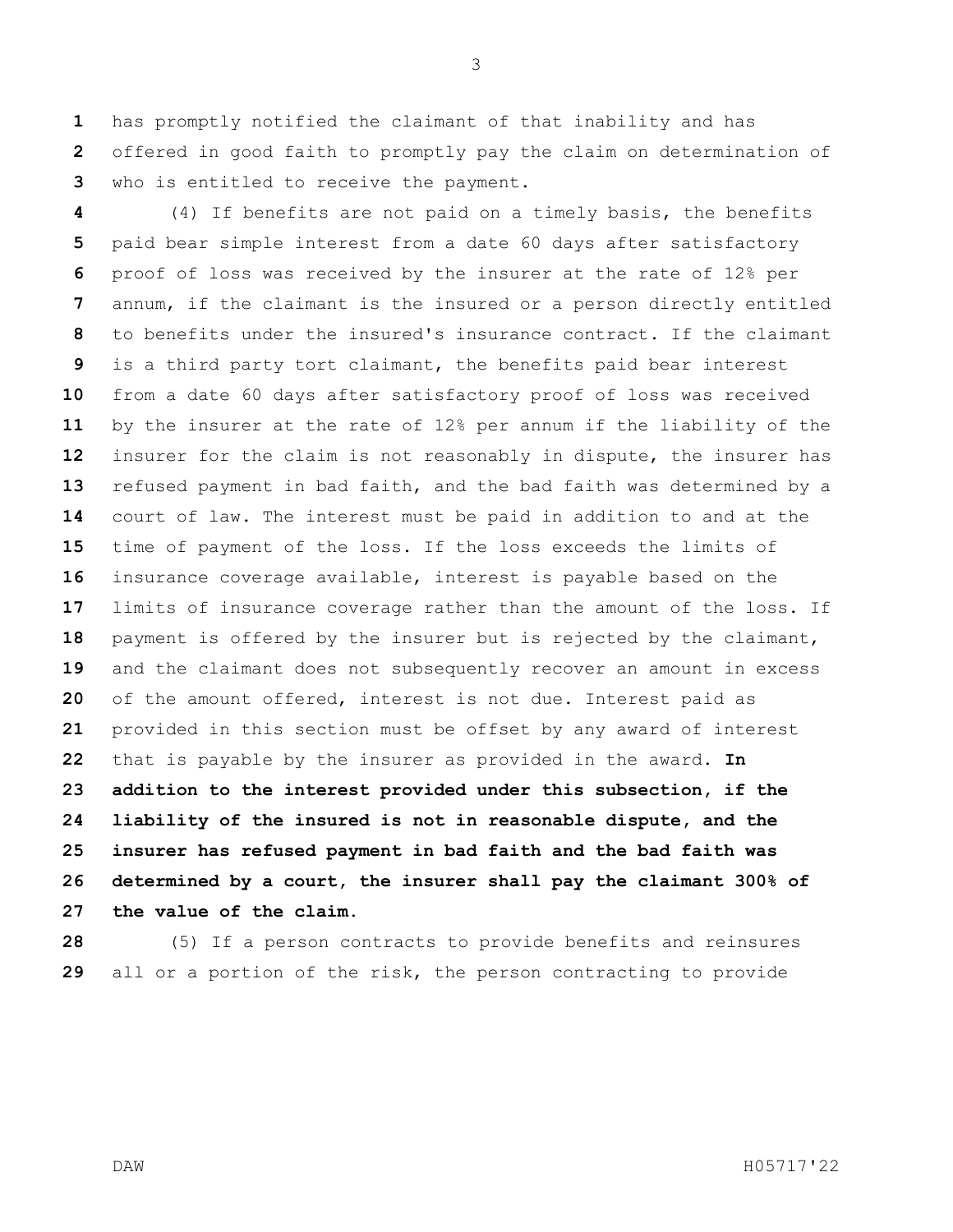benefits is liable for interest due to an insured, a person directly entitled to benefits under its insured's insurance contract, or a third party tort claimant under this section if a reinsurer fails to pay benefits on a timely basis.

 (6) If there is any specific inconsistency between this section and chapter 31 or the worker's disability compensation act of 1969, 1969 PA 317, MCL 418.101 to 418.941, the provisions of this section do not apply. Subsections (7) to (14) do not apply to a person regulated under the worker's disability compensation act of 1969, 1969 PA 317, MCL 418.101 to 418.941. Subsections (7) to (14) do not apply to the processing and paying of Medicaid claims that are covered under section 111i of the social welfare act, 1939 PA 280, MCL 400.111i.

 (7) Subsections (1) to (6) do not apply and subsections (8) to (14) do apply to health plans when paying claims to health professionals, health facilities, home health care providers, and durable medical equipment providers, that are not pharmacies and that do not involve claims arising out of chapter 31 or the worker's disability compensation act of 1969, 1969 PA 317, MCL 418.101 to 418.941. This section does not affect a health plan's ability to prescribe the terms and conditions of its contracts, other than as provided in this section for timely payment.

 (8) Each health professional, health facility, home health care provider, and durable medical equipment provider in billing for services rendered and each health plan in processing and paying claims for services rendered shall use the following timely processing and payment procedures:

 (a) A clean claim must be paid within 45 days after receipt of the claim by the health plan. A clean claim that is not paid within

DAW H05717'22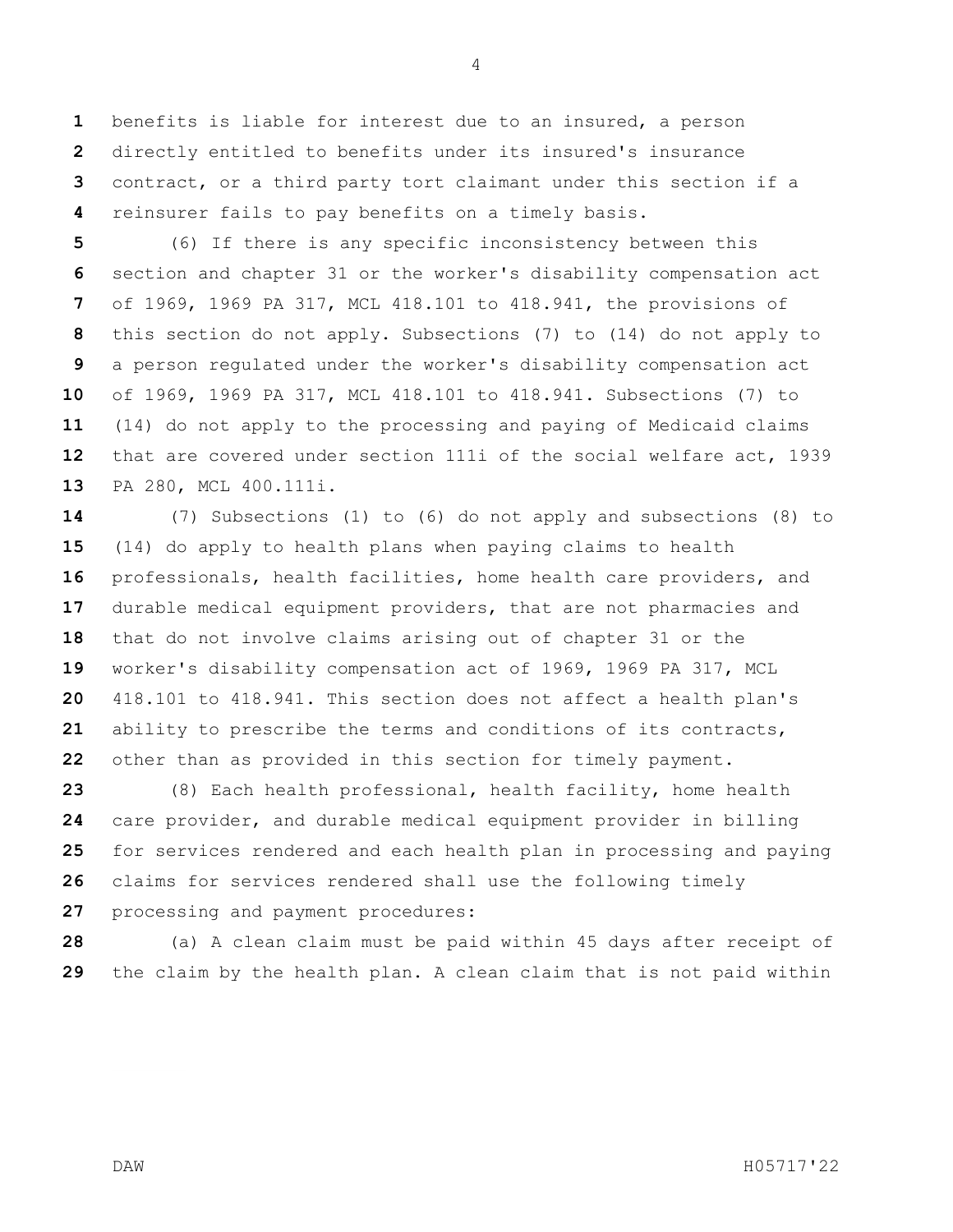45 days bears simple interest at a rate of 12% per annum.

 (b) A health plan shall notify the health professional, health facility, home health care provider, or durable medical equipment provider within 30 days after receipt of the claim by the health plan of all known reasons that prevent the claim from being a clean claim.

 (c) A health professional, health facility, home health care provider, or durable medical equipment provider has 45 days, and any additional time the health plan permits, after receipt of a notice under subdivision (b) to correct all known defects. The 45- day time period in subdivision (a) is tolled from the date of receipt of a notice to a health professional, health facility, home health care provider, or durable medical equipment provider under subdivision (b) to the date of the health plan's receipt of a response from the health professional, health facility, home health care provider, or durable medical equipment provider.

 (d) If a health professional's, health facility's, home health care provider's, or durable medical equipment provider's response under subdivision (c) makes the claim a clean claim, the health plan shall pay the health professional, health facility, home health care provider, or durable medical equipment provider within the 45-day time period under subdivision (a), excluding any time period tolled under subdivision (c).

 (e) If a health professional's, health facility's, home health care provider's, or durable medical equipment provider's response under subdivision (c) does not make the claim a clean claim, the health plan shall notify the health professional, health facility, home health care provider, or durable medical equipment provider of an adverse claim determination and of the reasons for the adverse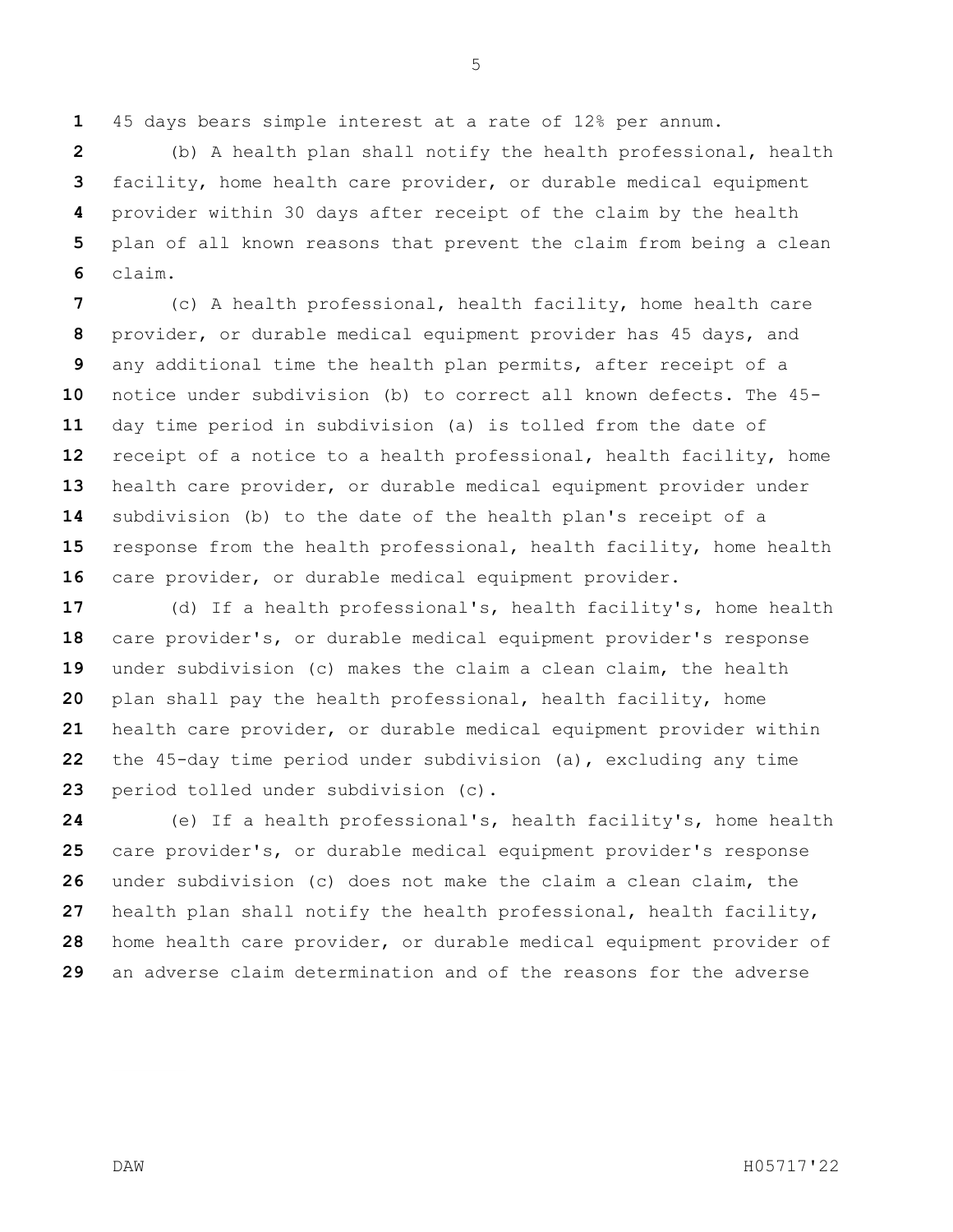claim determination within the 45-day time period under subdivision (a), excluding any time period tolled under subdivision (c).

 (f) A health professional, health facility, home health care provider, or durable medical equipment provider must bill a health plan within 1 year after the date of service or the date of discharge from the health facility in order for a claim to be a clean claim.

 (g) A health professional, health facility, home health care provider, or durable medical equipment provider shall not resubmit the same claim to the health plan unless the time period under subdivision (a) has passed or as provided in subdivision (c).

 (h) A health plan that is a qualified health plan for the purposes of 45 CFR 156.270 and that, as required in 45 CFR 156.270(d), provides a 3-month grace period to an enrollee who is receiving advance payments of the premium tax credit and who has paid 1 full month's premium may pend claims for services rendered to the enrollee in the second and third months of the grace period. A claim during the second and third months of the grace period is not a clean claim under this section, and interest is not payable under subdivision (a) on that claim if the health plan has complied with the notice requirements of 45 CFR 155.430 and 45 CFR 156.270.

 (9) Notices required under subsection (8) must be made in writing or electronically.

 (10) If a health plan determines that 1 or more services listed on a claim are payable, the health plan shall pay for those services and shall not deny the entire claim because 1 or more other services listed on the claim are defective. This subsection does not apply if a health plan and health professional, health facility, home health care provider, or durable medical equipment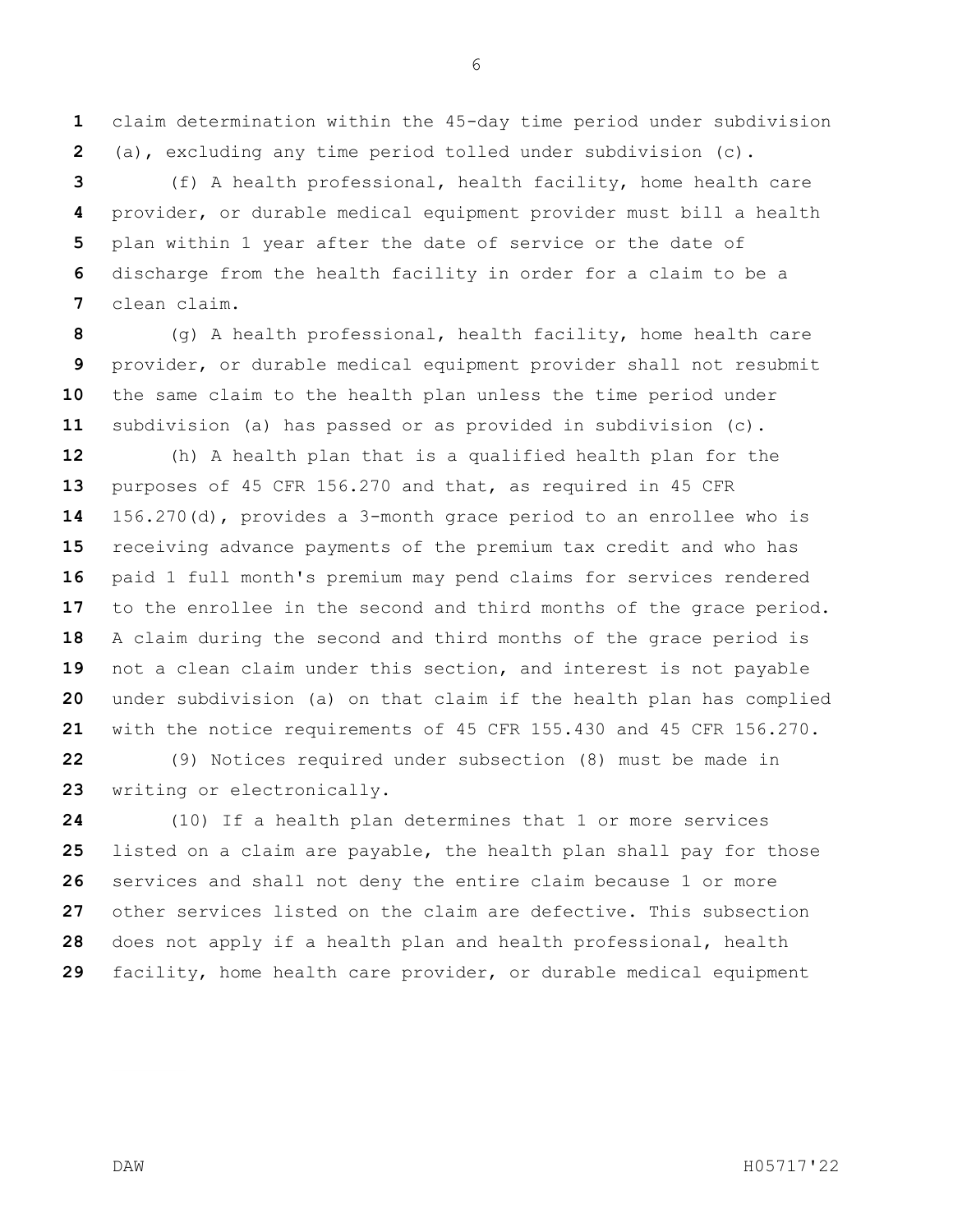provider have an overriding contractual reimbursement arrangement.

 (11) A health plan shall not terminate the affiliation status or the participation of a health professional, health facility, home health care provider, or durable medical equipment provider with a health maintenance organization provider panel or otherwise discriminate against a health professional, health facility, home health care provider, or durable medical equipment provider because the health professional, health facility, home health care provider, or durable medical equipment provider claims that a health plan has violated subsections (7) to (10).

 (12) A health professional, health facility, home health care provider, durable medical equipment provider, or health plan alleging that a timely processing or payment procedure under subsections (7) to (11) has been violated may file a complaint with the director on a form approved by the director and has a right to a determination of the matter by the director or his or her designee. This subsection does not prohibit a health professional, health facility, home health care provider, durable medical equipment provider, or health plan from seeking court action.

 (13) In addition to any other penalty provided for by law, the director may impose a civil fine of not more than \$1,000.00 for each violation of subsections (7) to (11) not to exceed \$10,000.00 in the aggregate for multiple violations.

(14) As used in subsections (7) to (13):

 (a) "Clean claim" means a claim that does all of the following:

 (*i*) Identifies the health professional, health facility, home health care provider, or durable medical equipment provider that provided service sufficiently to verify, if necessary, affiliation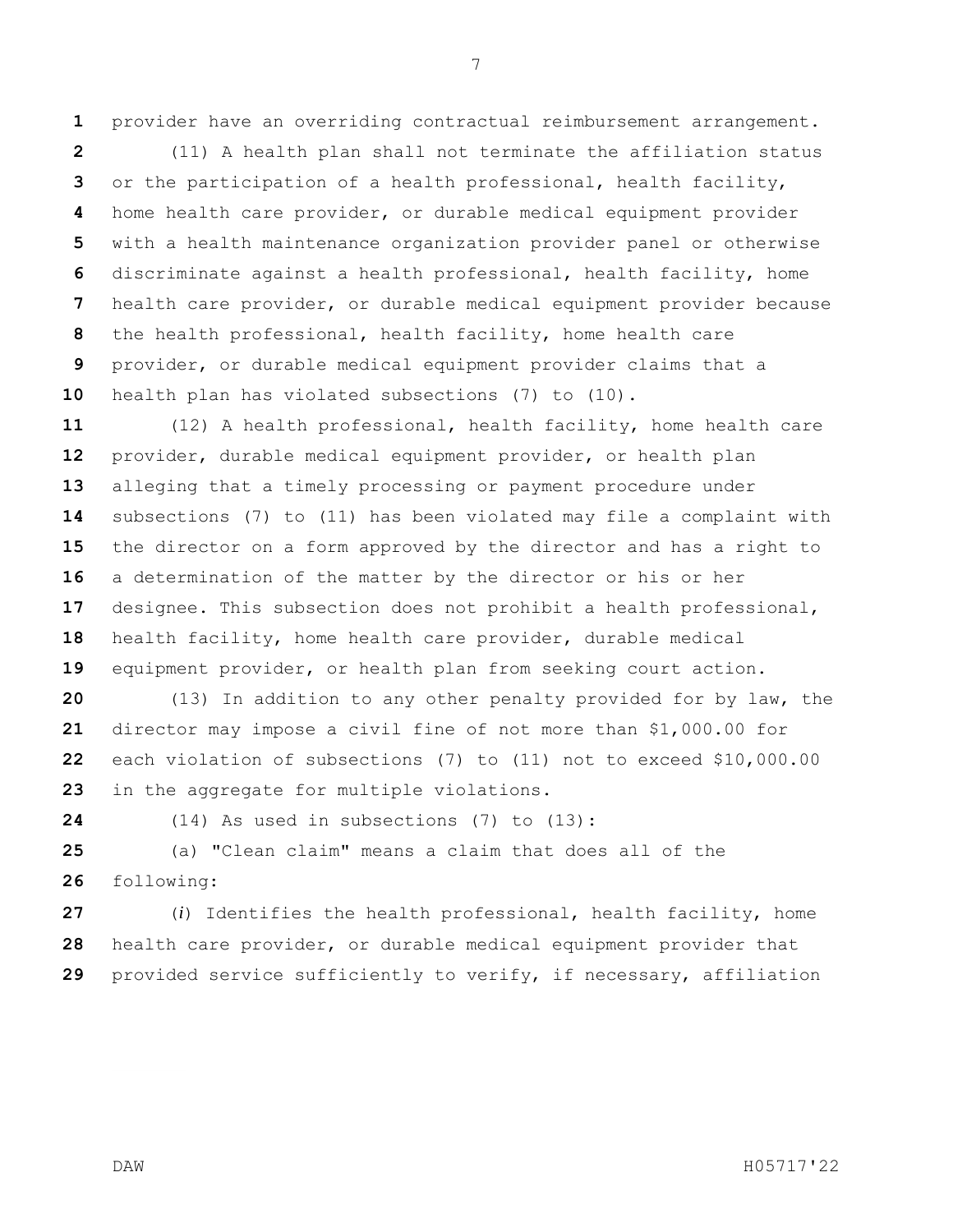status and includes any identifying numbers.

 (*ii*) Sufficiently identifies the patient and health plan subscriber.

(*iii*) Lists the date and place of service.

 (*iv*) Is a claim for covered services for an eligible individual.

 (*v*) If necessary, substantiates the medical necessity and appropriateness of the service provided.

 (*vi*) If prior authorization is required for certain patient services, contains information sufficient to establish that prior authorization was obtained.

 (*vii*) Identifies the service rendered using a generally accepted system of procedure or service coding.

 (*viii*) Includes additional documentation based on services rendered as reasonably required by the health plan.

 (b) "Health facility" means a health facility or agency licensed under article 17 of the public health code, 1978 PA 368, MCL 333.20101 to 333.22260.

(c) "Health plan" means all of the following:

 (*i*) An insurer providing benefits under a health insurance policy, including a policy, certificate, or contract that provides coverage for specific diseases or accidents only, an expense- incurred vision or dental policy, or a hospital indemnity, Medicare supplement, long-term care, or 1-time limited duration policy or certificate, but not to payments made to an administrative services only or cost-plus arrangement.

 (*ii*) A MEWA regulated under chapter 70 that provides hospital, medical, surgical, vision, dental, and sick care benefits.

(d) "Health professional" means an individual licensed,